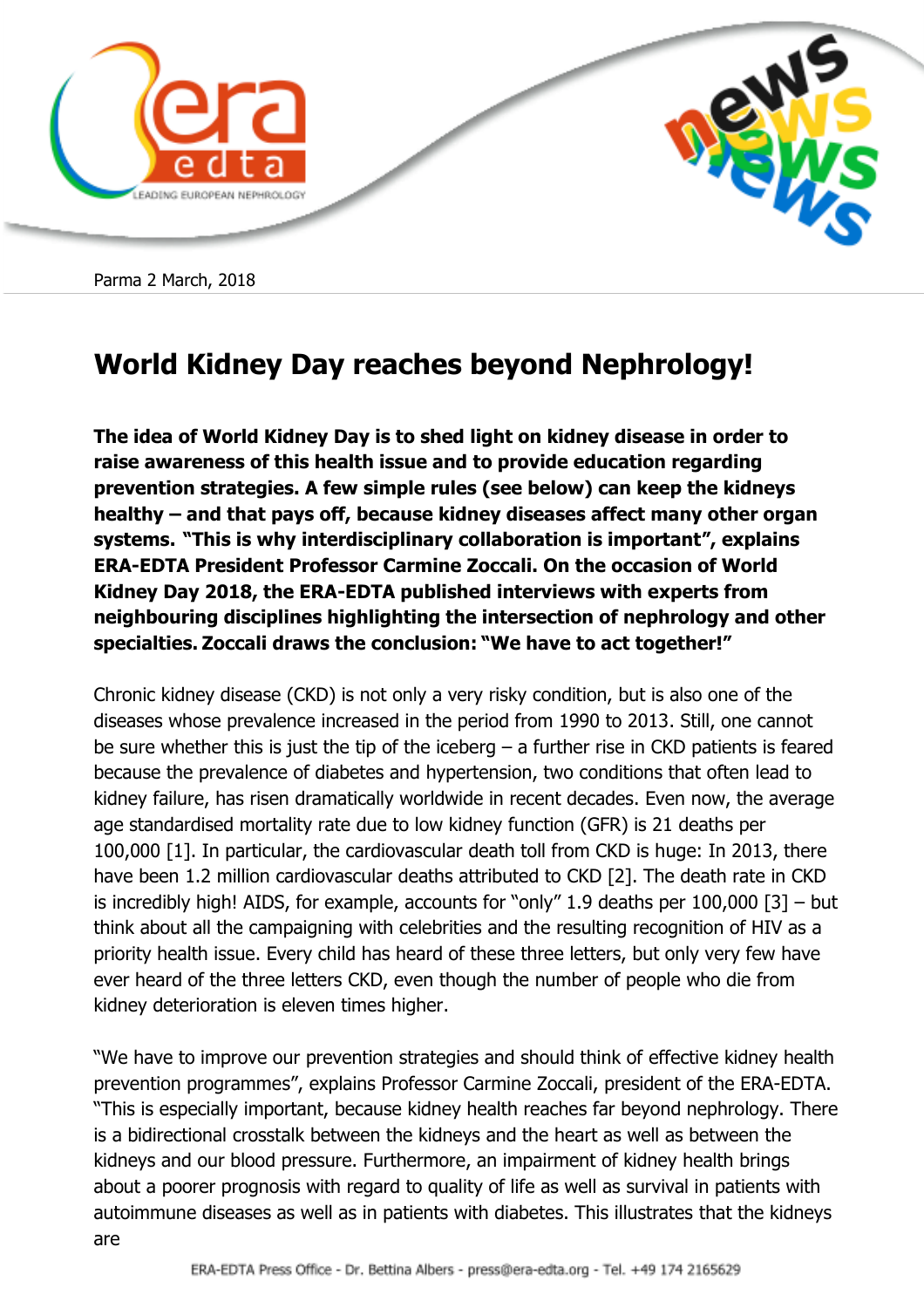

really at the "heart of health". As Zoccali points out, protecting the kidneys has many beneficial effects and pays off: Limited kidney filtration function (under 60 ml/min/1.73 m<sup>2</sup>), for example, constitutes an independent risk factor for total and cardiovascular mortality. So does proteinuria: with an albumin-creatinine ratio ≥30 mg/g, the threshold value for the presence of CKD, mortality risk increases by 50% [4].

"By improving CKD prevention we can kill far more than one bird with one stone. Kidney diseases affect many other organ systems and have to be regarded as systemic diseases. This is why interdisciplinary collaboration is important", says Zoccali. Therefore, ERA-EDTA is eager to strengthen its relationship with other internal medical disciplines, to initiate new collaborations and to intensify existing fruitful ones. On the occasion of World Kidney Day 2018, the ERA-EDTA published interviews with experts from neighbouring disciplines highlighting the intersection of nephrology and other specialties. (read here: <http://web.era-edta.org/world-kidney-day-reaches-beyond-nephrology> ). The conclusion drawn by Zoccali is: "We have to act together to raise awareness of kidney diseases and to provide education regarding prevention strategies. Because kidney diseases affect much more than `just' the kidneys."

## **7 simple rules to keep your kidneys healthy**

- 1. Control your blood pressure regularly. If you need blood pressure lowering drugs, take them as prescribed!
- 2. Start losing weight, if you are overweight! Too many kilos can put stress on the kidneys.
- 3. Control your blood sugar levels regularly. If diabetes is diagnosed, follow dietary advice, eat right and do sport. It is vital for your kidneys that your blood sugar level is in the normal range.
- 4. Be physically active every day. Sport has protective effects, also on the kidneys!
- 5. Stop smoking! Nicotine harms the blood vessels. The kidneys consist of many thousands of tiny blood vessels. If they are damaged, kidney function decreases.
- 6. Avoid drugs that can harm kidney function like the so-called non-steroidal antiinflammatory drugs (NSAIDS), which include many over-the-counter painkillers.
- 7. Have your kidney function checked once every two years (if you are a diabetes patient or suffer from high blood pressure or if you are obese, make sure to get a kidney check every year!). The GP carries out the kidney check. If kidney function is low, a nephrologist has to be involved.